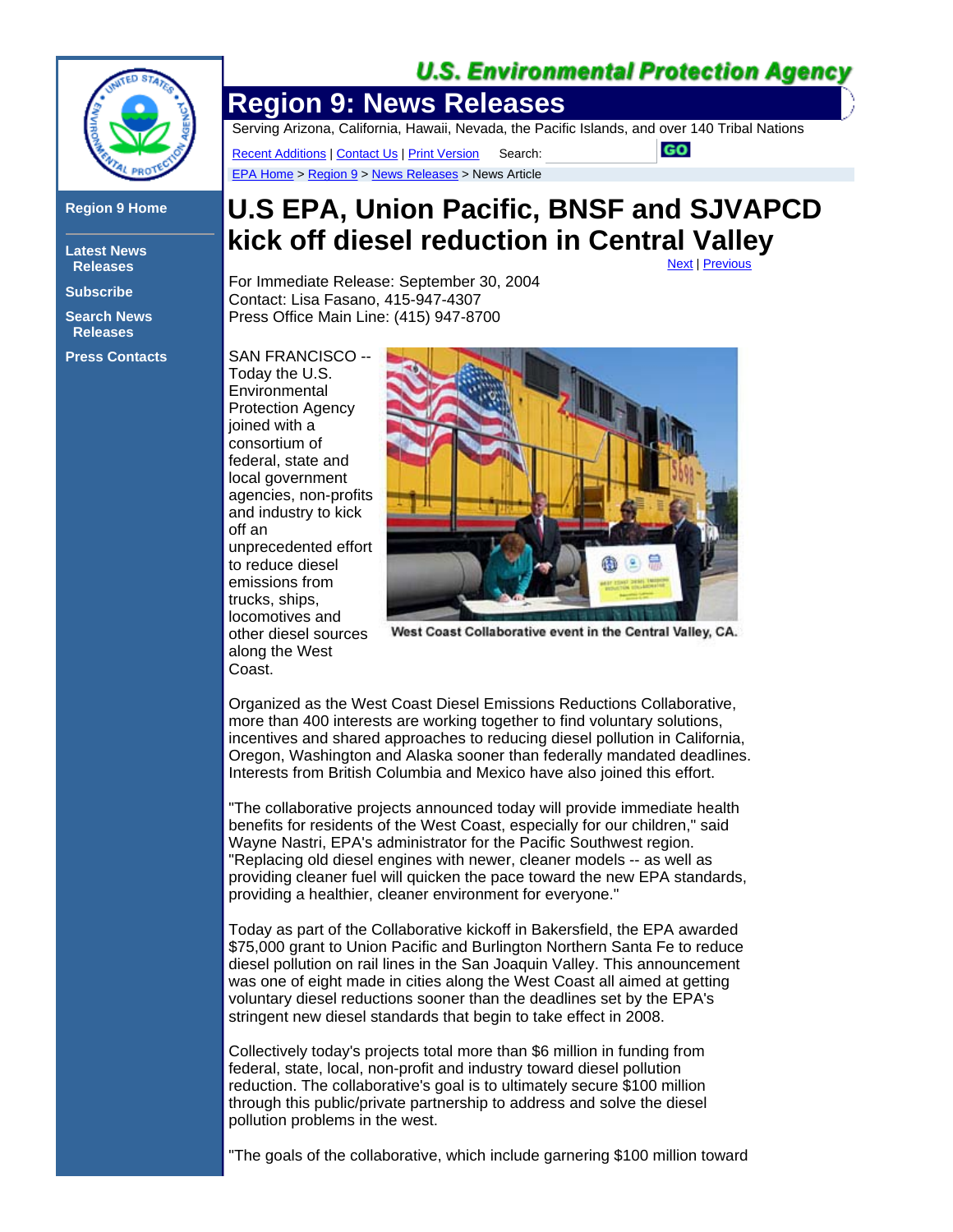emissions-reduction projects on the West Coast, are admirable," said Supervisor Barbara Patrick. "When fully realized, these goals will play a significant roll in bringing clean air to the residents of the San Joaquin Valley."

Union Pacific and Burlington Northern and Santa Fe Railway Company will each contribute \$45,000 along with the \$75,000 EPA grant to retrofit several switcher locomotives in the San Joaquin Valley. Each company will install locomotive microprocessor technology that switches engines off when they are not needed to reduce nitrogen oxides, sulfur dioxide and diesel particulate emissions. The project will reduce nitrogen oxide emissions approximately 2.5 tons annually.

"This partnership will allow us to accelerate our efforts to reduce diesel air emissions and to specifically improve air quality for people in the San Joaquin Valley," said Bob Grimailia, Union Pacific's Sr. Assistant Vice President for safety, environment and security.

"The Burlington Northern and Santa Fe Railway Company is pleased to be a proactive participant with the West Coast Diesel Collaborative," said Mark Stehly, BNSF's Assistant Vice President of environmental, hazmat, research and development. "A cooperative effort between public and private sectors is beneficial for all parties-- we all reap the rewards of improved air quality, and can continue to make progress in diesel emission reductions by the collaborative process."

The West Coast has numerous diesel sources from trucks traveling along the I-5 and I-99 corridors, to ships and trains along the Pacific coast, to agriculture equipment in California's Central Valley, to construction equipment operating in some of the fastest growing cities in the country, such as Los Angeles, Fresno, Seattle and Portland.

Events held today announcing diesel pollution reduction projects along the West Coast include:

- Bakersfield, Calif.- The EPA and San Joaquin Valley Unified Air Pollution Control District announced a \$75,000 grant that will allow Burlington Northern and Santa Fe Railway Company and Union Pacific Railroad to retrofit several switcher locomotives in the San Joaquin Valley. Each company will contribute \$45,000 to install locomotive microprocessor technology that switches engines off when they are not needed to reduce nitrogen oxides, sulfur dioxide and diesel particulate emissions. The project will reduce nitrogen oxide emissions approximately 2.5 tons annually.
- Sacramento, Calif. Government and industry representatives have combined a total of \$532,000 to install battery and grid powered electric air conditioners into trucks and also to install needed infrastructure at truck , which enables truck operators to use electrical energy for needed in-truck appliances, instead of idling during rest periods. The EPA is funding half of the idle reduction equipment, and the other half is being funded by the trucking fleet. The fleets agreed to reinvest the annual cost savings resulting from the first year of operation of the equipment, estimated at \$2,500 per truck. By year's end, the system will be in operation on at least 46 trucks.
- San Francisco, Calif. The San Francisco Bay Area Water Transit Authority is working with the Blue and Gold Fleet and Lubrizol Corporation to evaluate the emissions reduction potential of PuriNOx Technology, a low emissions fuel additive that can reduce nitrogen oxides emissions by up to 30 percent and particulate matter emissions up to 65 percent. In addition, Lubrizol Corporation is